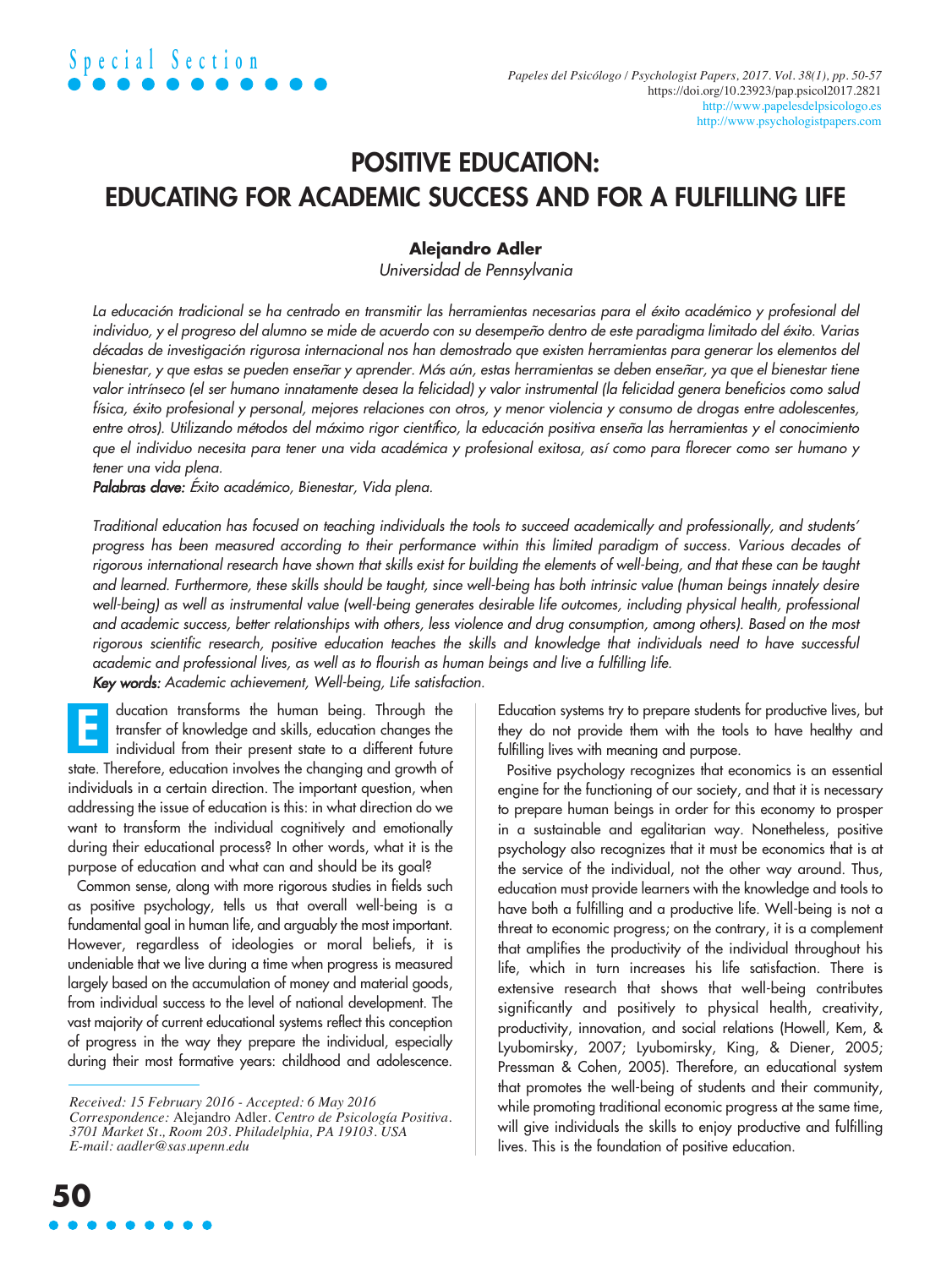The intersection of positive psychology with education presents us with a simple and fundamental question: educating for what? Positive education answers this question using decades of scientific studies and millennial wisdom based on contemplation and reasoning: educating for the general fulfillment that human beings innately desire, regardless of their culture or epoch. After years of rigorous research on the skills for well-being, positive education empirically postulates that well-being *can* be taught and learned. Moreover, positive education proposes that, due to its intrinsic value and its instrumental value (the positive effects of well-being), the tools and knowledge of well-being *should* be taught.

### POSITIVE PSYCHOLOGY AND EDUCATION

Positive psychology is the scientific study of the strengths and virtues that enable human beings, their organizations, and their communities to flourish. One of the strongest criticisms of positive psychology comes from the misperception that this discipline studies only the positive emotions. Caused in part by the media and books of pop culture that focus only on increasing positive emotions, positive psychology is often considered a "new age" movement, separate from fields with scientific rigor such as physics or biology. In her book *The Science of Happiness*, Lyubomirsky (2007) clearly describes positive psychology's commitment to rigorous science.

"First, the compass of the science of happiness is science, and happiness –increasing the strategies that other social psychologists and I have developed– is its key support element. My story is that of a research scientist, not a doctor, a life coach, or a self-help guru... The science of happiness is unlike many self-help books to the extent that it represents a synthesis of what researchers of the science of happiness, including myself, have found in their empirical research. Every suggestion I offer is supported by scientific research".

Undeniably, one of positive psychology's multiple goals is to increase individual happiness, which involves the person having positive emotions more frequently and negative ones less frequently. Although one of the pillars of positive psychology is the positive emotions, as a number of empirical studies have been conducted over the last two decades, positive psychology has evolved and its understanding of well-being and happiness have been refined. Well-being is now conceived not only as positive emotions, but also as enjoying multi-faceted flourishing in many areas of life and the human experience (Diener, Scollon, & Lucas, 2003).

Ryff (1995), one of the first to propose a multidimensional understanding of well-being, proposes a model with six components of well-being (self-acceptance, positive relations with others, autonomy, environmental mastery, purpose in life, and personal growth). At the social level, Gallup has created the

*Healthways Well-Being Index*, which includes variables such as life evaluation, emotional health, physical health, healthy habits, work environment, and basic access (Kahneman & Deaton, 2010). The Organisation for Economic Co-operation and Development (OECD) has created the *Better Life Index*, composed of 11 themes that are considered essential to quality of life (housing, income, work, community, education, environment, government, health, life satisfaction, safety, and work-life balance). The index allows each country to identify the most important subjects to them (Kerényi, 2011).

**S p e c i a l S e c t i o n**

Analogous to these models and focusing on adults, Seligman (2011) more recently suggests a five-part model of human flourishing (positive emotion, engagement, relationships, meaning and accomplishment, or PERMA). Notably, each of these models and indices suggests that well-being is composed of profiles across multiple domains, and not simply a single number (Forgeard, Jayawickreme, Kern, & Seligman, 2011). Individuals, organizations, and governments can decide which items are most important, see how they compare to each other, and devise strategic ways to increase or decrease them.

A missing element in each of these models that focus on the well-being of the adult is their obvious precursor: the well-being and functioning of youth. Child and adolescent psychology has focused mainly on developmental psychopathology and minimizing the negative effects of mental illness, and little on the well-being of young people and how to promote it. Adolescence is a particularly formative period and has often been ignored in contemporary psychology. The well-being and progress of young people are often measured only through their academic performance (e.g., grades and other academic qualifications).

Just as several components are needed to define and understand the well-being of the adult, Kern and colleagues (2014) suggest that a multifaceted approach to the well-being of the individual during childhood and adolescence is necessary. To this end, these authors have recently developed a theoretical model of the positive psychological functioning of young people, consisting of five factors that reflect the five domains of PERMA, characterized by the acronym EPOCH: engagement (complete absorption in what one is doing and interest in life activities), perseverance (the execution of objectives until they are achieved, despite the opposition and challenges), optimism (hope and confidence in the future), connection to others (satisfying relationships with others that provide a sense of reciprocal support and love), and happiness (joy, confidence, calmness, and enthusiasm).

As shown in Figure 1, EPOCH reflects the five-factor structure of PERMA, with domains of meaning and goals achieved that are more relevant to adolescents: optimism and perseverance, respectively (Figure 2 shows the original models in English). Meaning and goals achieved are not domains of well-being that have much relevance for the majority of children and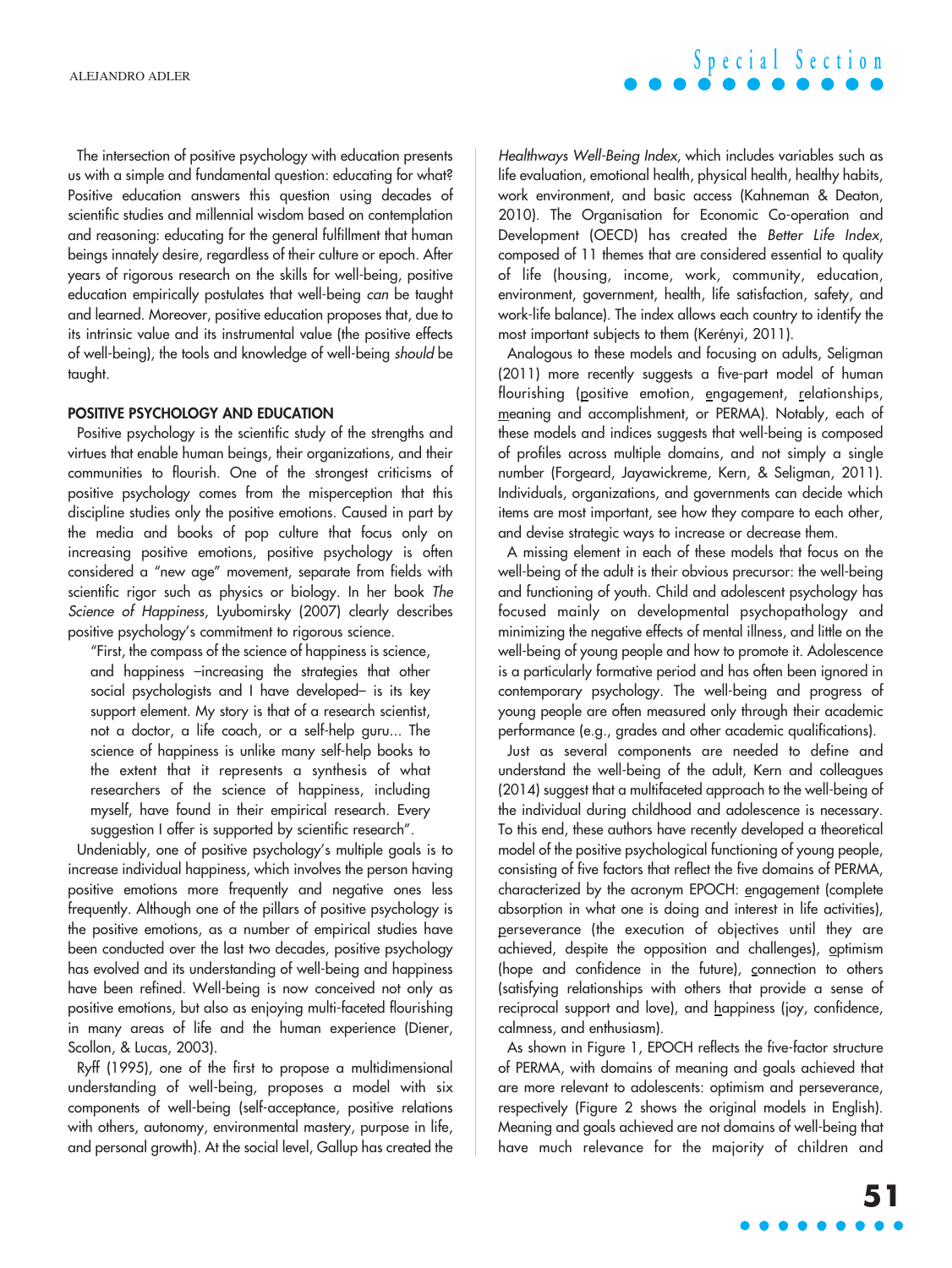adolescents. Instead, the most optimistic young people show greater future meaning (Steinberg, 2012); also, perseverance or determination ("grit") is more predictive of academic performance than intelligence, traditionally measured using the intelligence quotient (IQ) (Duckworth, Peterson, Matthews, & Kelly, 2007).

### POSITIVE EDUCATION

Schools have a key role in establishing and maintaining cultural and social values. Many children and adolescents spend most of their waking time in school environments. Most educational systems often set a negative tone, albeit wellintentioned. Students must sit quietly and behave or face disciplinary action. Teachers often spend a great deal of time and energy on issues such as student victimization, bullying, fighting, and disruption, which create stress and frustration for teachers, and a hostile environment, which is not conducive to learning. Eventually, a significant portion of students, teachers, and administrators become disillusioned with the school process. A recent study examined the words used by adolescents on social media such as Twitter and Facebook when they talking about their schools, and the most commonly-used words include "boring", "stupid", and "hate" (Schwartz et al., 2013).

Positive education presents a new paradigm and emphasizes positive emotions, positive character traits, the meaning and purpose of studying, and the personalized motivation to promote learning, in order to provide students with the tools to live a full life, within the academic environment and beyond it.

| <b>FIGURE 1</b><br>THE PARALLEL DOMAINS OF EPOCH AND PERMA (STEINBERG, 2012) |                          |  |
|------------------------------------------------------------------------------|--------------------------|--|
| <b>ADOLESCENT</b>                                                            | <b>ADULT</b>             |  |
| Happiness                                                                    | <b>Positive Emotions</b> |  |
| Engagement                                                                   | Engagement               |  |
| Connectedness                                                                | Positive Relationships   |  |
| Optimism                                                                     | Megning                  |  |
| Perseverance                                                                 | Achievement              |  |

| <b>FIGURE 2</b><br>MODELOS ORIGINALES EN INGLÉS (STEINBERG, 2012) |                  |  |
|-------------------------------------------------------------------|------------------|--|
| <b>ADOLESCENCE</b>                                                | <b>ADULTHOOD</b> |  |
| Positive Emotion                                                  | Positive Emotion |  |
| Engagement                                                        | Engagement       |  |
| Relationships                                                     | Relationships    |  |
| Optimism                                                          | Meaning          |  |
| Perseverance                                                      | Accomplishment   |  |

This paradigm is based on educating in both the traditional skills of academic achievement and the tools for integral well-being (Seligman, Ernst, Gillham, Reivich, & Linkins, 2009). Schools often teach children and adolescents the tools they need for professional success in the future. Positive education teaches these traditional skills for success, and also the tools that allow the individual and their community to prosper and flourish. Based on the growing field of positive psychology, positive education focuses on cultivating well-being in students, teachers, and school administrators, to create an environment that promotes the growth of students and the academic community. This approach is parallel to the simultaneous teaching of skills for traditional academic performance (e.g., good grades and academic qualifications).

Positive education posits that well-being must be taught, because of its intrinsic value and its instrumental value.

Although the external conditions (e.g., economic growth, access to health, and education) have improved in virtually the whole world over the last 50 years, overall satisfaction with life has remained essentially stable in most countries (Inglehart, Foa, Peterson, & Welzel, 2007). During this same period, the prevalence of depression has increased at an alarming rate. Some studies claim that depression today is nearly ten times more common than it was 50 years ago (Wickramaratne, Weissman, Leaf, & Holford, 1989). Not only has the overall prevalence of clinical depression increased during the past five decades, but also the average age of a first episode of depression has gone from adulthood to adolescence. Today, one in five teenagers has an episode of clinical depression before finishing high school (Lewinsohn, Rohde, Seeley, & Fischer, 1993; Weissman, 1987). These results affirm the urgent need for an educational paradigm that directly addresses the psychological well-being of adolescents.

Apart from the alarming statistics for adolescents worldwide, which demonstrate the urgent need for a new educational paradigm that is aligned with the current realities, there are academic benefits of increasing the psychological health of young people. In general, happy people learn better. Negative emotions produce limited attention, negative and critical thinking, and analytical perspectives. In contrast, positive emotions generate creative and holistic thinking, and full attention (Boite, Goschke, & Kuhl, 2003; Estrada, Isen, & Young, 1994; Fredrickson, 1998; Fredrickson & Branigan, 2005; Isen, Daubman, & Nowicki, 1987; Isen, Rosenzweig, & Young, 1991; Kuhl, 1983 and 2000; Rowe, Hirsh, Anderson, & Smith, 2007; Seligman, et al, 2009).

Psychological research tells us that positive affect (e.g., joy, confidence, calmness, and enthusiasm) and negative affect (e.g., sadness, frustration, stress, fear, and anxiety) are factors that are independent of the emotional state of a person at any time –the elements of positive affect and negative affect may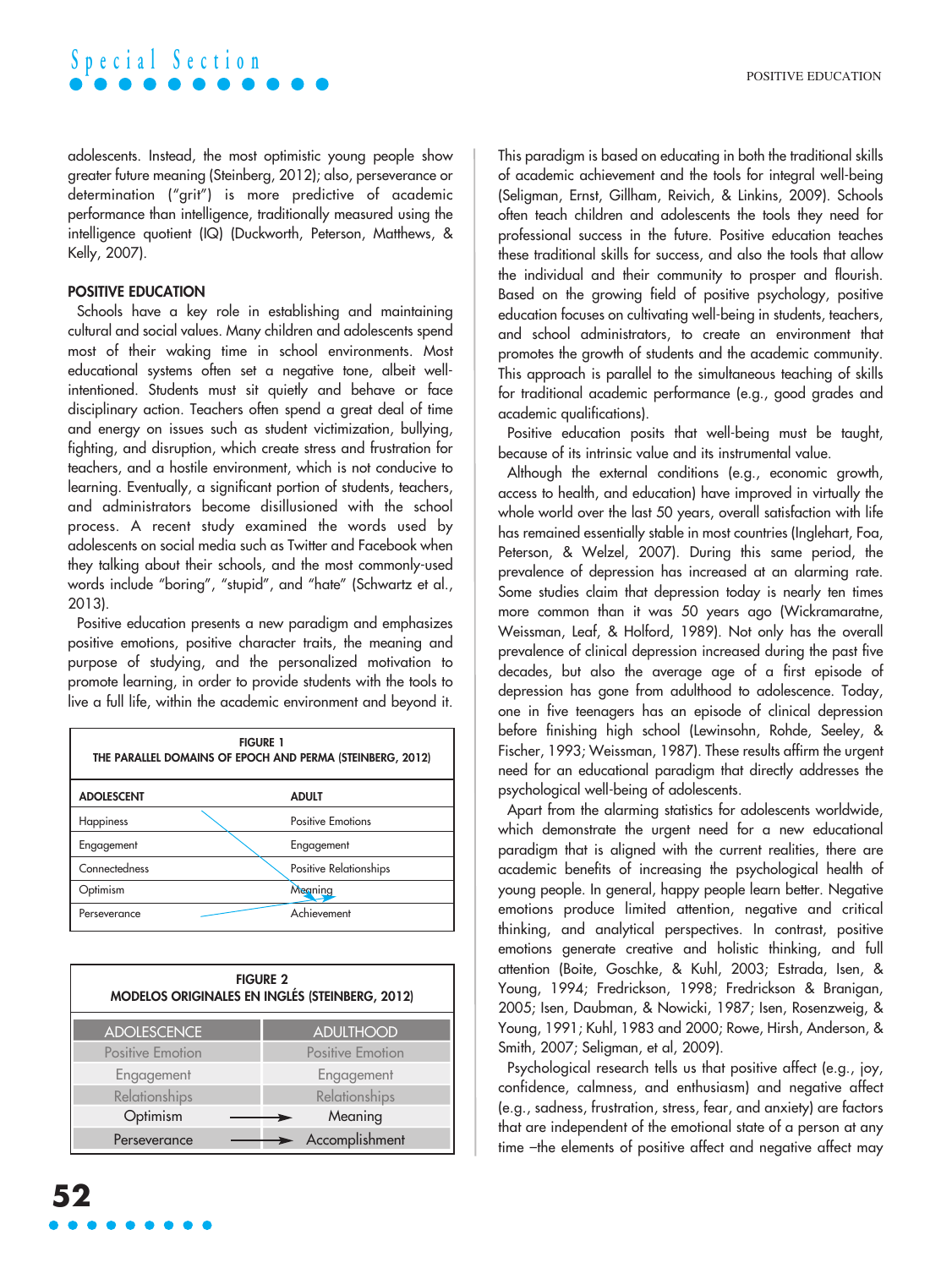be present simultaneously (Watson, Clark & Tellegen, 1988). Therefore, the presence of positive affect is favorable in educative moments and life events that require creativity and broad and holistic thinking, whereas negative affect is favorable during events that require critical and analytical thinking. Negative emotions are already generated by most educational environments; however, these environments do not yet generate positive affect. Having the whole range of emotions available and being able to activate these emotions when dealing with different problems and decisions is an art that can be learned.

Beyond the strictly academic benefits of happiness, well-being contributes significantly to other positive consequences of life. Research has shown that:

- $\vee$  People with greater life satisfaction enjoy better physical health, higher professional achievement, better social relationships, and greater economic contributions to society (Howell, Kern & Lyubomirsky, 2007; Lyubomirsky, King, & Diener, 2005; Pressman & Cohen, 2005).
- $\vee$  Optimists have better physical health, including faster recovery after surgery, less frequent illness, lower risk of mortality, and lower incidence of consumption of tobacco, alcohol, and drugs (Fry & Debats, 2009; Shen, McCreary, & Myers, 2004).
- $\checkmark$  People with more positive emotions show better social relationships and healthier behaviors (Howell et al., 2007; Lyubomirsky et al., 2005; Pressman & Cohen, 2005; Salovey, Rothman, Detweiler, & Steward, 2000).
- $\checkmark$  People who feel more gratitude experience fewer somatic symptoms (Froh, Yurkewicz, & Kashdan, 2009).
- $\vee$  Positive affect reduces prejudice toward members of other racial, ethnic, cultural, and religious groups (Johnson & Fredrickson, 2005).

To date, positive psychology has focused mainly on adults, and few studies have investigated the well-being of young people. However, some studies on adolescents have found that:

- $\vee$  Self-esteem and positive emotions produce positive effects on physical health in adolescents and children (Hoyt, Chase-Lansdale, McDade, & Adam, 2012).
- $\overline{V}$  Keeping socioeconomic levels, grades and other life factors constant, happy teenagers earn substantially more money than less happy teenagers 15 years later in life (Diener, Nickerson, Lucas & Sandvik, 2002).
- $\checkmark$  Significant positive relationships with adult figures protect adolescents against negative consequences such as depression, gang membership, juvenile delinquency, sexual risk behavior, and substance abuse (Hamre & Pianta, 2001).
- $\checkmark$  The most persistent adolescents show healthier behaviors, better educational performance, greater success in the workplace years later, stronger marriages, better health in the present (fewer injuries and hospitalizations), and fewer

health problems 25 years later (Bogg & Roberts, 2004; Kern & Friedman, 2008; Roberts, Kuncel, Shiner, Caspi & Goldberg, 2007).

**S p e c i a l S e c t i o n**

Positive education not only postulates that the tools for wellbeing must be taught, but it is also based on the empirical grounds that well-being *can* be taught.

A large number of studies have shown that well-being depends partly on genetic factors and partly on skills that can be taught and learned throughout life (Seligman, 2002). Beyond what the genetic lottery gives each individual, there is evidence that positive education increases well-being and improves the behavior of students, increases their participation in the classroom, teaches them the tools to achieve objectives that most parents value, and also improves academic performance (Seligman et al., 2009).

#### POSITIVE INTERVENTION IN AN EDUCATIONAL CONTEXT

There are several studies that show the impact of interventions of positive education. The main intervention is the Penn Resiliency Program (PRP), developed at the University of Pennsylvania. Its curriculum and syllabus teach students various skills for a fulfilled life, such as optimism, creativity, relaxation, decision making, assertiveness, problem solving and communication. In the past two decades, more than 20 studies involving over 2,000 students have evaluated the impact of the PRP compared with a control group (Seligman, et al., 2009). The results show that:

- 1. The PRP reduces and prevents symptoms of depression, desperation, and anxiety (Brunwasser & Gillham, 2008).
- 2. It works equally effectively for young people from different racial and ethnic backgrounds (Brunwasser & Gillham, 2008).
- 3. It is more effective when there is adequate training of leaders and teachers, and constant monitoring of the progress of the group (Gillham, Brunwasser, & Freres, 2007).

4. It reduces behavioral problems (Seligman, et al., 2009).

A second intervention of positive education that has less empirical evidence than the PRP, but has some significant results, is the Strath Haven Positive Psychology Curriculum (SHPPC). The objective of the curriculum is to enable students to identify their character strengths and encourage them to use these more in their daily activities, both inside and outside the classroom. The character strengths are identified using the Values in Action (VIA) questionnaire, an inventory of human attributes that Peterson and Seligman (2004) suggest have been valued by most cultures, if not all of them, through different periods. Examples of character strengths include creativity, perseverance, love, justice, and self-control. The SHPPC shows evidence of increasing the social skills of students, as well as increasing their participation in and enjoying attending school (Seligman et al., 2009).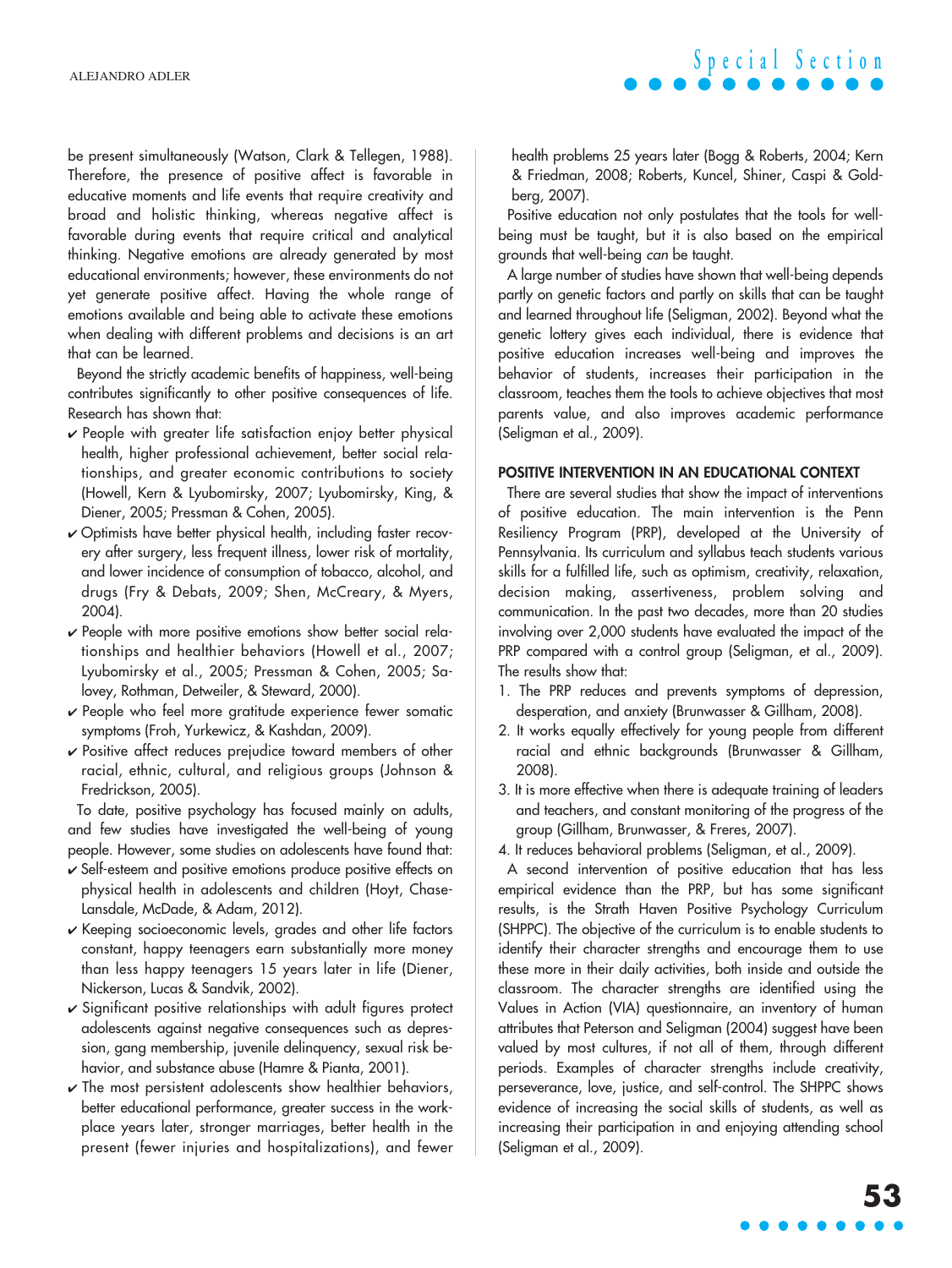### MEDITATION, MINDFULNESS, AND ALTRUISM

Meditation is a practice that has its origins in Buddhist and Hindu cultures and has shown its benefits through the millennia, together with mindfulness and altruism generated by the practice of meditation. Meditation is a firmly established practice and it can indisputably be taught and learnt, inside and outside the school context. There are educational institutions that have included meditation in their formal curriculum, and there are also increasing numbers of non-academic institutions that offer meditation classes of all types (see examples in the next section of this chapter).

Many studies over the past two decades have scientifically established the relationship between meditation, altruism, mindfulness, and well-being (Myers, 2000; Diener & Seligman, 2004). For example, the studies by Martin Seligman indicate that the joy of performing an act of selfless kindness produces deep satisfaction (Seligman, 2002). In this study, a first group of students were given a sum of money and asked to go out and have fun for a few days while a second group were told to use the money to help those in need (the elderly, the sick, etc.), and all of the students were asked to write a report a few days later. The study showed that the satisfaction caused by a pleasant activity, such as going out with friends, watching a movie, or enjoying a dessert was much smaller and lasted less time than the well-being caused by performing acts of kindness. On a day when they carried out a kind and spontaneous act, the students reported that they had a better day, they were kinder to others, more appreciated by the people around them, and better friends and partners.

Collaborative research between neuroscientists and Buddhist meditators has resulted in numerous publications that have established –with scientific credibility– the link between meditation and its effects on emotional balance and other components of psychological well-being. In the words of American neuroscientist Richard Davidson, "the research on meditation shows that the brain is malleable and can be physically modified in a way that few people could imagine" (Kaufman, 2005). For example, when meditating on kindness and compassion (Lutz et. al., 2004), the most experienced meditators showed a large increase in high frequency brain activity (gamma waves) in brain areas related to positive emotions and empathy.

Barbara Fredrickson has shown the positive effects of learning to generate positive emotions through meditation. She worked with 140 volunteers with no previous experience of meditation and randomly assigned 70 of them to the practice of meditation, thirty minutes a day for seven weeks. The results were compared with the other 70 subjects who did not practice any type of meditation. The result was robust and impressive. In her words, "when people with no experience of meditation learn to calm and quiet their mind and expand their capacity for love and kindness, there is a transformation from within the individual out. They [those who meditated] experienced more love, more commitment, more serenity, more joy, more fun –more of all of the positive emotions that were measured. And although usually meditated alone, they experienced the heights of their positive emotions when interacting with others. Their lives described an upwards spiral" (Fredrickson et al., 2008). Further experiments have confirmed that the mechanisms underlying these effects are related to neurological and physiological connections that affect individuals' brains and other parts of the body (Kok & Fredrickson, 2010).

The scientific literature indicates that selfish people are more focused on enjoying hedonic pleasure than cultivating comprehensive psychological well-being and, therefore, they only enjoy a transitory and short-lived well-being. On the other hand, people who reduce their selfish tendencies enjoy a life of greater satisfaction, peace, and serenity (Dambrun & Ricard, 2011).

### POSITIVE EDUCATION IN ACTION

Fortunately, positive education is being implemented in more and more places, including individual classrooms, whole schools, non-formal education forums, and education systems on a national level. It is crucial to understand that, in order to reap and enjoy the maximum benefits of the multiple interventions that exist, each intervention must be adapted to the context in which it is applied. The intervention designs are malleable, and the multiple interventions must be adapted to the cultural, social, and economic differences for maximum impact.

The tools for generating individual and community well-being have been passed from generation to generation for millennia. For example, some of the earliest written records of meditation come from the Hindu traditions around 1500 BC (Everly & Lating, 2002). Since then, meditation and a variety of other practices, which have now been scientifically proven to be effective, have been taught in monasteries, schools, health and welfare centers, prisons, and other types of organizations and institutions.

Positive education (using the definition of the intersection of education and positive psychology) was formally founded by Martin Seligman (also the father of positive psychology), when he began to investigate the impact of different interventions at the individual classroom level in the United States. Once there was enough evidence regarding which interventions were effective and which were not, the first schools to implement this group of interventions (Penn Resilience Program, or PRP) at the level of the entire institution were two schools in Australia: Geelong Grammar School and Saint Peter's College (Adelaide). Since then, schools in several countries have been implementing all kinds of positive interventions and infusing their curricula with positive psychology. These countries include (for now) the United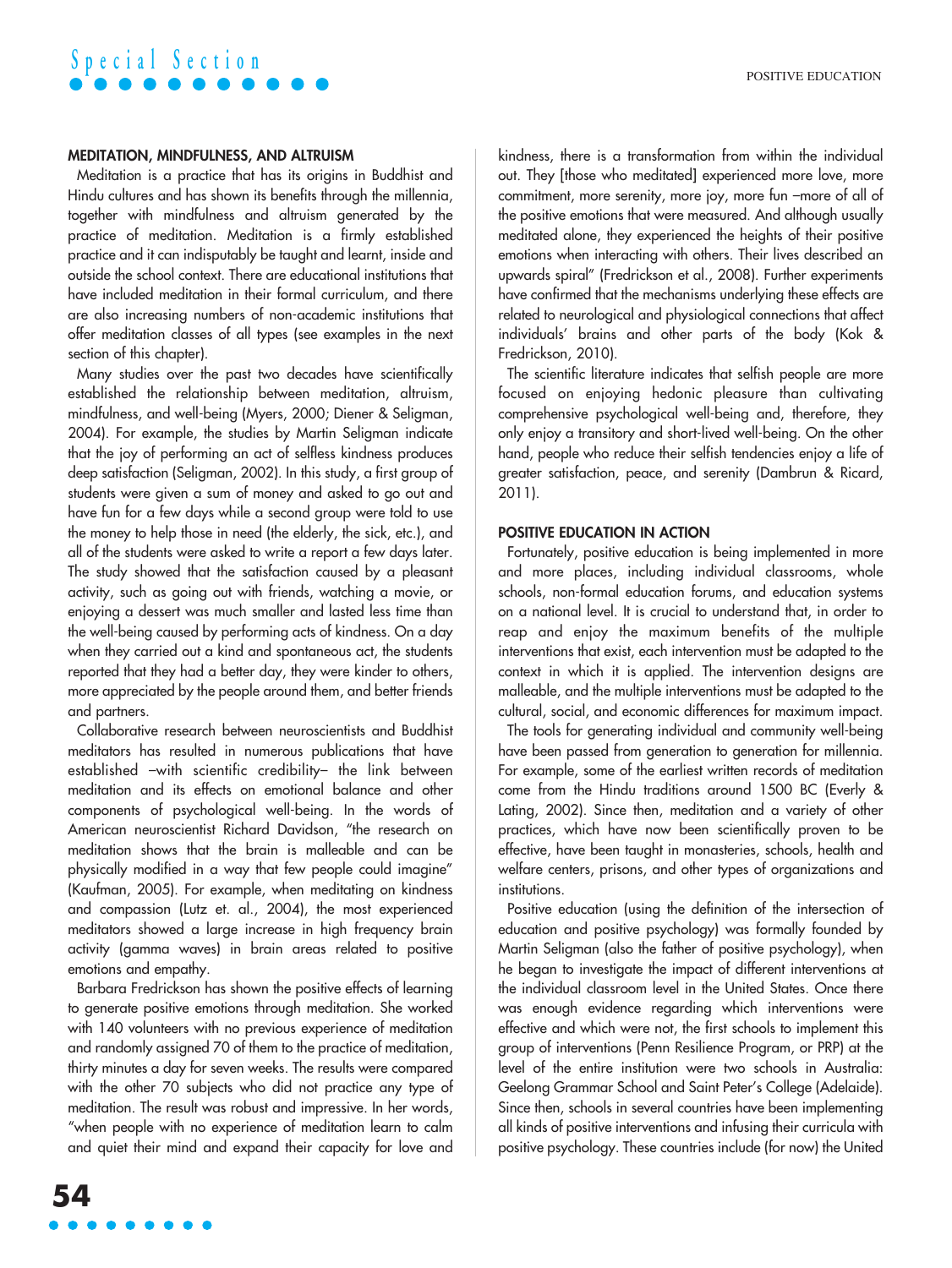States, Australia, India, Nepal, Canada, Mexico, the UK, Holland, China and Bhutan (Adler et al., 2013).

The only country that has incorporated positive education at the national level is the Himalayan Kingdom of Bhutan. Since 1972, this country has used gross national happiness (GNH) instead of gross domestic product (GDP) as its index of national progress. This index is the guide for the institutional structure and public policy in Bhutan. This alternate philosophy of well-being and national progress is also permeating the education sector. The motto of the Ministry of Education of Bhutan is "Educating for GNH". Of all of the students in the country, 95% attend public schools, and all of these schools have adopted a complementary curriculum to the traditional academic curriculum, which includes tools for well-being, such as meditation, resilience, effective communication, decision making, compassion and empathy, critical and creative thinking, and self-knowledge. Just as students take classes in traditional subjects like math, literature, and science, they also take classes in these tools and skills for living a full life.

Bhutan is a microcosm of what it means to build an educational system with an empirically informed (and philosophically and morally noble) answer to the question: educating for what? Education is a central pillar of human development and the social and moral fiber of our communities. If we want a society that empowers the individual to have as productive and fulfilling a life as possible within healthy and happy communities, then positive education provides an empirically grounded path to achieving that worthy goal.

#### **REFERENCES**

- Adler, A., Unanue, W., Osin, E., Ricard, M., Alkire, S., & Seligman, MEP. (2013). Chapter 6: Psychological wellbeing. *In Report on Wellbeing & Happiness: Contributions towards the RGOB's NDP Report by IEWG members of the Wellbeing & Happiness Working Group*, Royal Government of Bhutan, in preparation.
- Bogg, T. & Roberts, B.W. (2004). Conscientiousness and healthrelated behaviors: A meta-analysis of the leading behavioral contributors to mortality. *Psychological Bulletin, 130*, 887- 919.
- Bolte, A., Goschke, T., & Kuhl, J. (2003). Emotion and intuition: effects of positive and negative mood on implicit judgments of semantic coherence. *Psychological Science, 14*, 416-421.
- Brunwasser, S.M. & Gillham, J.E. (2008). A meta-analytic review of the Penn Resiliency Programme. Paper presented at the *Society for Prevention Research*, San Francisco, May.
- Dambrun, M. & Ricard, M. (2011). Self-centeredness and selflessness: A theory of self-based psychological functioning and its consequences for happiness. *Review of General Psychology, 15*, 138-157.
- Diener, E. & Seligman, M.E.P. (2004). Beyond money: Toward an economy of well-being. *Psychological Science in the Public Interest, 5*, 1-31.
- Diener, E., Nickerson, C., Lucas, R.E., & Sandvik, E. (2002). Dispositional affect and job outcomes. *Social Indicators Research, 59*, 229-259.
- Diener, E., Scollon, C.N., & Lucas, R.E. (2003). The evolving concept of subjective well-being: The multifaceted nature of happiness. In P.T. Costa & I.C. Siegler (Eds.), *The psychology of aging*. New York: Elsevier.
- Duckworth, A.L., Peterson, C., Matthews, M.D., & Kelly, D.R. (2007). Grit: Perseverance and passion for long-term goals. *Journal of Personality and Social Psychology, 9*, 1087-1101.
- Estrada, C.A., Isen, A.M., & Young, M.J. (1994). Positive affect improves creative problem solving and influences reported source of practice satisfaction in physicians. *Motivation and Emotion*, *18*, 285-299.
- Everly, J. G. S. & Lating, J. M. (2013). *A clinical guide to the treatment of the human stress response*. New York: Springer.
- Forgeard, M.J.C., Jayawickreme, E., Kern, M.L., & Seligman, M.E.P. (2011). Doing the right thing: Measuring well-being for public policy. *International Journal of Wellbeing, 1*, 79- 106.
- Fredrickson, B. L., Cohn, M. A., Coffey, K. A., Pek, J., & Finkel, S. M. (2008). Open hearts build lives: positive emotions, induced through loving-kindness meditation, build consequential personal resources. *Journal of Personality and Social Psychology, 95*, 10-45.
- Fredrickson, B.L. & Branigan, C. (2005). Positive emotions broaden the scope of attention and thought-action repertoires, *Cognition & Emotion, 19*, 313-332.
- Fredrickson, B.L. (1998). What good are positive emotions? *Review of General Psychiatry, 2*, 300-319.
- Froh, J.J., Yurkewicz, C., & Kashdan, T.B. (2009). Gratitude and subjective well-being in early adolescence: Examining gender differences. *Journal of Adolescence, 32*, 633-650.
- Fry, P.S. & Debats, D.L. (2009). Perfectionism and the five-factor personality traits as predictors of mortality in older adults. *Journal of Health and Psychology, 14*, 513-524.
- Gillham, J.E., Brunwasser, S.M. & Freres, D.R. (2007). Preventing depression early in adolescence: the Penn Resiliency Program. In J.R.Z. Abela & B.L. Hankin (Eds), *Handbook of depression in children and adolescents* (pp. 309-332). New York: Guilford Press.
- Hamre, B.K. & Pianta, R.C. (2001). Early teacher-child relationships and the trajectory of children's school outcomes through eighth grade. *Child Development, 72*, 625-638.
- Howell, R., Kem, M.L., & Lyubomirsky, S. (2007). Health benefits: Meta-analytically determining the impact of wellbeing on objective health outcomes. *Health Psychology Review, 1*, 83-136.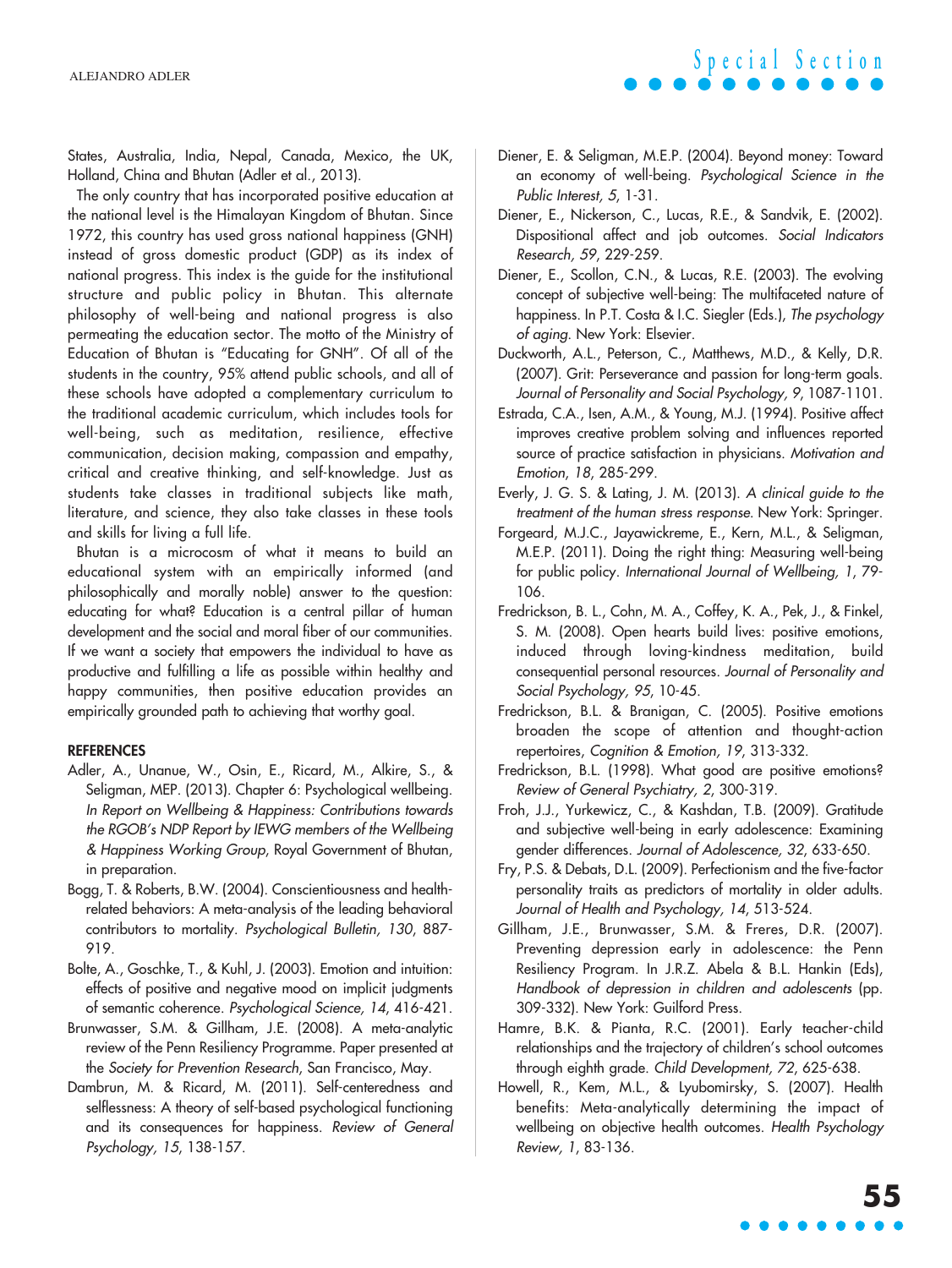- Hoyt, L.T., ChaseLansdale, P.L., McDade, T.W., & Adam, E.K. (2012). Positive youth, healthy adults: Does positive wellbeing in adolescence predict better perceived health and fewer risky health behaviors in young adulthood? *Journal of Adolescent Health, 50*, 66-73.
- Inglehart, R., Foa, R., Peterson, C., & Welzel, C. (2007). Development, freedom, and rising happiness: a global perspective. *Perspectives on Psychological Science, 3*, 264- 285.
- Isen, A.M., Daubman, K.A. & Nowicki, G.P. (1987). Positive affect facilitates creative problem solving. *Journal of Personality and Social Psychology, 52*, 1122-1131.
- Isen, A.M., Rosenzweig, A.S., & Young, M.J. (1991). The influence of positive affect on clinical problem solving. *Medical Decision Making, 11*, 221-227.
- Johnson, K.J. & Fredrickson, B.L. (2005). We all look the same to me: positive emotions eliminate the own-race bias in face recognition. *Psychological Science, 16*, 875-881.
- Kahneman, D. & Deaton, A. (2010). High income improves evaluation of life but not emotional well-being. *Proceedings of the National Academy of Sciences, 107*, 16489-16493.
- Kaufman, M. (2005). Interview of Richard Davidson. In the *Washington Post*.
- Kerényi, A. (2011). The Better Life Index of the Organization for Economic Cooperation and Development. *Public Finance Quarterly, 56*, 518-538.
- Kern, M.L., & Friedman, H.S. (2008). Do conscientious individuals live longer? A quantitative review. *Health Psychology, 27*, 505-512.
- Kern, M. L., Benson, L., Steinberg, E., & Steinberg, L. (2014). The EPOCH measure of adolescent well-being. *Unpublished manuscript.*
- Kok, B.E., & Fredrickson, B.L. (2010). Upward spirals of the heart: Autonomic flexibility, as indexed by vagal tone, reciprocally and prospectively predicts positive emotions and social connectedness. *Biological psychology, 85,* 432-436.
- Kuhl, J. (1983). Emotion, cognition, and motivation: II. The functional significance of emotions in perception, memory, problem-solving, and overt action*. Sprache & Kognition, 2*, 228-253.
- Kuhl, J. (2000). A functional-design approach to motivation and self-regulation: the dynamics of personality systems interactions. In M. Boekaerts, P.R. Pintrich, & M. Zeidner (Eds.), *Handbook of self-regulation* (pp. 111-169). San Diego, C.A: Academic Press.
- Lewinsohn, P.M., Rohde, P., Seeley, J.R., & Fischer, S.A. (1993) Age-cohort changes in the lifetime occurrence of depression and other mental disorders, *Journal of Abnormal Psychology*,
- Lutz, A., Greischar, L.L., Rawlings, N.B., Ricard, M., &

Davidson, R.J., (2004). Long-term meditators self-induce high-amplitude gamma synchrony during mental practice. *Proceedings of the National Academy of Sciences of the United States of America, 101*, 16369.

- Lyubomirsky, S., King, L.A., & Diener, E. (2005). The benefits of frequent positive affect: Does happiness lead to success? *Psychological Bulletin, 131*, 803-855.
- Lyubomirsky, S. (2007). *The how of happiness: A new approach to getting the life you want.* Harmondsworth, UK: Penguin.
- Myers, D.G. (2000). *The American aaradox: Spiritual hunger in an age of plenty*. New Haven, CT: Yale University Press.
- Peterson, C. & Seligman, M.E.P. (2004). *Character strengths and virtues: a handbook and classification.* New York: Oxford University Press / Washington, DC: American Psychological Association.
- Pressman, S.D., Cohen, S. (2005). Does positive affect influence health? *Psychological Bulletin, 131*, 925-971.
- Roberts, B.W., Kuncel, N.R., Shiner, R., Caspi, A., & Goldberg, L.R. (2007). The power of personality: The comparative validity of personality traits, socioeconomic status, and cognitive ability for predicting important life outcomes. *Perspectives on Psychological Science, 2,* 313-345.
- Rowe, G., Hirsh, J.B., Anderson, A.K., & Smith, E.E., (2007). Positive affect increases the breadth of attentional selection. *PNAS Proceedings of the National Academy of Sciences of the United States of America, 104*, 383-388.
- Ryff, C.D. & Keyes, C.L.M. (1995). The structure of psychological well-being revisited. *Journal of Personality and Social Psychology*, *69,* 719-727.
- Salovey, P., Rothman, A.J., Detweiler, J.B., & Steward, W.T. (2000). Emotional states and physical health. *American Psychologist, 55*, 110-121.
- Schwartz, H. A., Eichstaedt, J.C., Dziurzynski, L., Kem M.L., Seligman, EP., Ungar, L.H., Blanco, E., Kosinski, M., & Stillwell, D. Toward Personality Insights from Language Exploration in Social Media. In *2013 AAAI Spring Symposium Series*. 2013.
- Seligman, M.E.P. (2002). *Authentic happiness: using the new positive psychology to realize your potential for lasting fulfillment*. New York: Free Press.
- Seligman, M.E.P., Ernst, R.M., Gillham, J., Reivich, K., & Linkins, M. (2009). Positive education: Positive psychology and classroom interventions. *Oxford Review of Education, 35*, 293-311.
- Shen, B.J., McCreary, C.P., & Myers, H.F. (2004). Independent and mediated contributions of personality, coping, social support, and depressive symptoms to physical functioning outcomes among patients in cardiac rehabilitation. *Journal of*